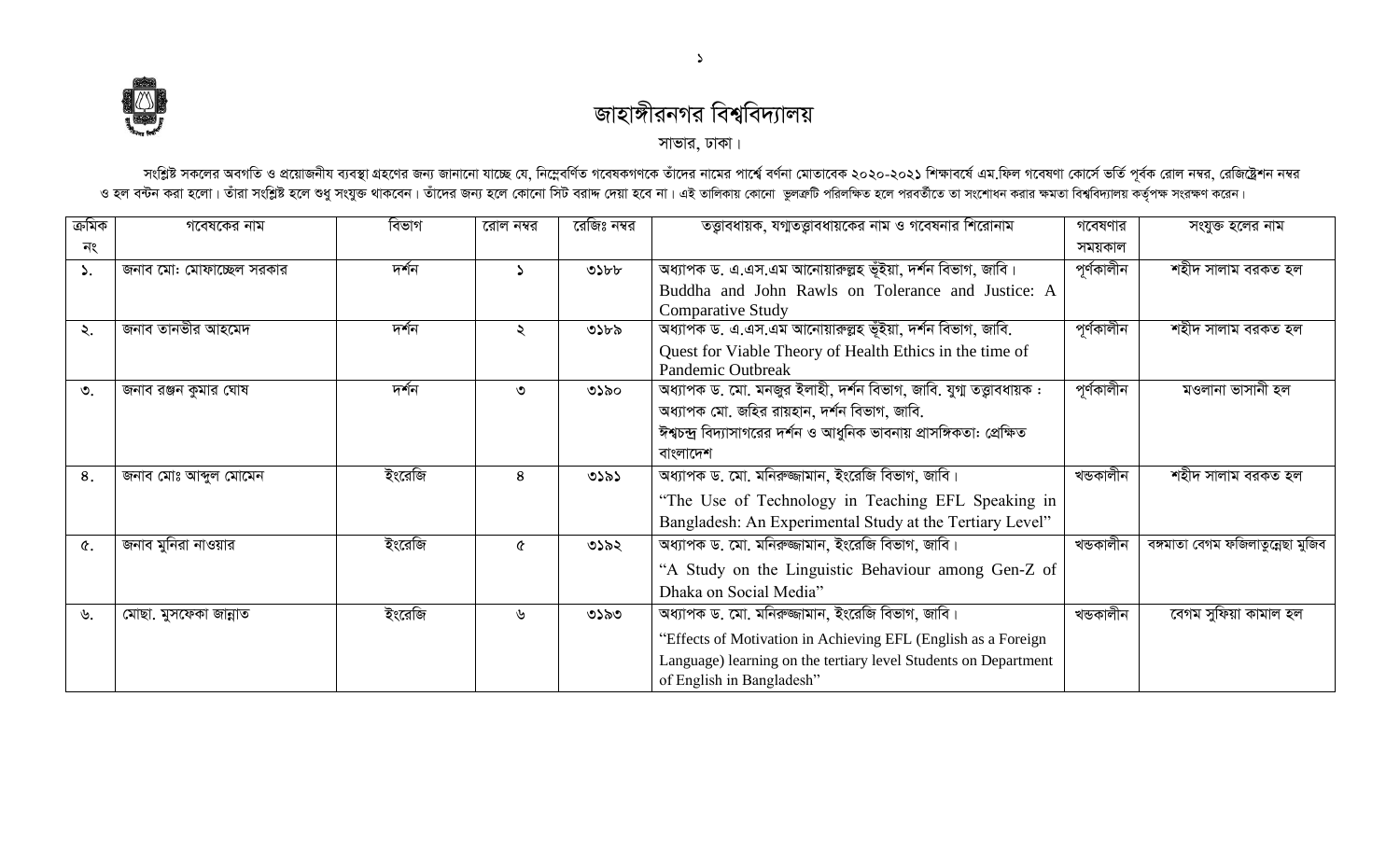| ৭.             | জনাব শারমিন আলম             | ইংরেজি | ٩             | ৩১৯৪ | অধ্যাপক ড. মো. মনিরুজ্জামান, ইংরেজি বিভাগ, জাবি।       | খন্ডকালীন  | বেগম সুফিয়া কামাল হল |
|----------------|-----------------------------|--------|---------------|------|--------------------------------------------------------|------------|-----------------------|
|                |                             |        |               |      | "Fossilization in SLA'- The terminal metaphor and it's |            |                       |
|                |                             |        |               |      | adverse effects on learner's psychology."              |            |                       |
| $\mathbf{b}$ . | জনাব আরিফা ফেরদৌস           | ইংরেজি | ৮             | ৩১৯৫ | অধ্যাপক আহমেদ রেজা, ইংরেজি বিভাগ, জাবি।                | পূর্ণকালীন | বেগম সুফিয়া কামাল হল |
|                |                             |        |               |      | "Promoting Social Media as an Autonomous Leaning Tool  |            |                       |
|                |                             |        |               |      | for ESI/EFL Learning in the Time of COVID 19 Crisis:   |            |                       |
|                |                             |        |               |      | Bangladeshi Tertiary Context"                          |            |                       |
| ৯.             | জনাব মুন্নী ধর              | ইংরেজি | ৯             | ৩১৯৬ | অধ্যাপক আহমেদ রেজা, ইংরেজি বিভাগ, জাবি।                | পূৰ্ণকালীন | বেগম সুফিয়া কামাল হল |
|                |                             |        |               |      | "Voice from the Edge: A Feminist Reading of Arundhati  |            |                       |
|                |                             |        |               |      | Roy's Fiction"                                         |            |                       |
| 50.            | জনাব রিফাত আফরীন আনাহলী এশা | ইংরেজি | $\mathcal{L}$ | ৩১৯৭ | অধ্যাপক ড. মো. মনিরুজ্জামান, ইংরেজি বিভাগ, জাবি।       | খন্ডকালীন  | বেগম সুফিয়া কামাল হল |
|                |                             |        |               |      | "The Undergraduate Level English Syllabuses at Public  |            |                       |
|                |                             |        |               |      | Universities in Dhaka Division: Alignment of Learning  |            |                       |
|                |                             |        |               |      | Outcomes with Instruction"                             |            |                       |
| 55.            | জনাব সিরাজুম মুনীর তারেক    | ইংরেজি | 55            | ৩১৯৮ | জনাব মো. আফাজ উদ্দীন, ইংরেজি বিভাগ, জাবি।              | খন্ডকালীন  | শহীদ সালাম বরকত হল    |
|                |                             |        |               |      | "Impact of Anxiety on Speaking in English: A Study on  |            |                       |
|                |                             |        |               |      | Tertiary Level Students"                               |            |                       |
| ১২.            | জনাব তাসনুভা জামান মীম      | ইংরেজি | ১২            | ৩১৯৯ | অধ্যাপক ড. মো. মনিরুজ্জামান, ইংরেজি বিভাগ, জাবি।       | খন্ডকালীন  | বেগম সুফিয়া কামাল হল |
|                |                             |        |               |      | "The HSC English Syllabus and<br>Stakeholders'         |            |                       |
|                |                             |        |               |      | Expectations: An Empirical Study"                      |            |                       |
| 50.            | জনাব রোমানা করিম            | ইংরেজি | ১৩            | ৩২০০ | অধ্যাপক ড. মো. মনিরুজ্জামান, ইংরেজি বিভাগ, জাবি।       | খন্ডকালীন  | বেগম সুফিয়া কামাল হল |
|                |                             |        |               |      | "Technology-Enhanced EFL Education in Bangladesh: A    |            |                       |
|                |                             |        |               |      | Study at the Tertiary Level"                           |            |                       |
| 58.            | জনাব মো: নাজমুল হুদা তারেক  | ইংরেজি | 58            | ৩২০১ | অধ্যাপক মাসরুর শাহিদ হোসেন, ইংরেজি বিভাগ, জাবি।        | খন্ডকালীন  | শহীদ সালাম বরকত হল    |
|                |                             |        |               |      | "Feminism and Existentialism in the Poetry of Mahmoud  |            |                       |
|                |                             |        |               |      | Darwish: A Critical Study"                             |            |                       |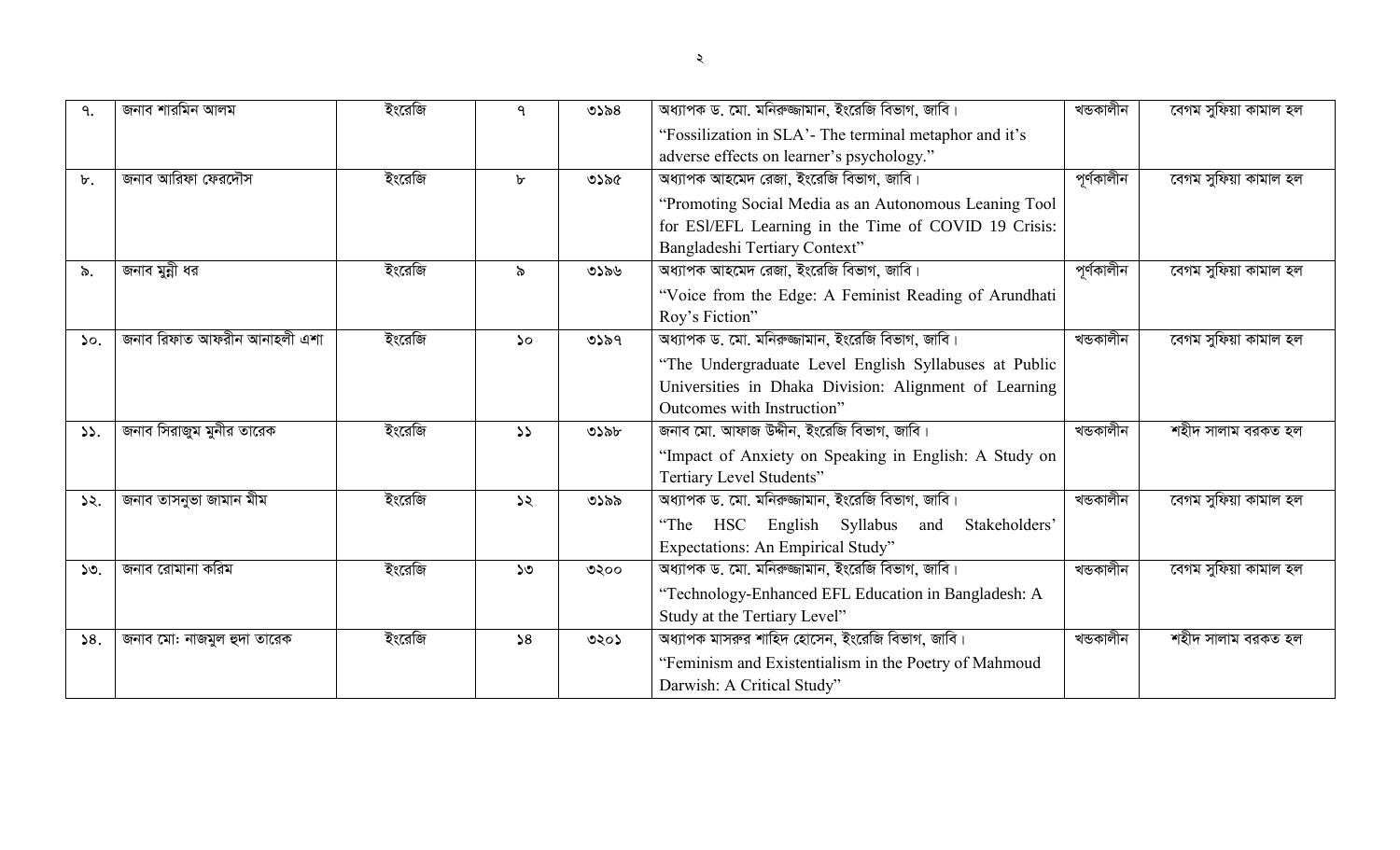| 36.              | জনাব মোহাম্মদ ওমর ফারুক  | ইংরেজি     | ১৫ | ৩২০২ | অধ্যাপক ড. মো. মনিরুজ্জামান, ইংরেজি বিভাগ, জারি।<br>"Social norms and practices as a barrier to achieve CLT<br>goals in colleges of Karimganj Upazila in Kishoreganj<br>district"                                                                      | খন্ডকালীন  | শহীদ সালাম বরকত হল                |
|------------------|--------------------------|------------|----|------|--------------------------------------------------------------------------------------------------------------------------------------------------------------------------------------------------------------------------------------------------------|------------|-----------------------------------|
| $\mathcal{Y}$ ৬. | জনাব মোঃ রফিকুল ইসলাম    | ইংরেজি     | 56 | ৩২০৩ | অধ্যাপক ড. মো. মনিরুজ্জামান, ইংরেজি বিভাগ, জাবি।<br>Language<br>Syllabus Development<br>"English<br>and<br>Implementation at Secondary Level in Vocational<br>Education"                                                                               | খডকালীন    | শহীদ সালাম বরকত হল                |
| 59.              | জনাব ইফ্ফাত জাহান        | প্ৰত্নতু   | 59 | ৩২০৪ | অধ্যাপক ড. অসিত বরণ পাল, প্রত্নতত্ত্ব বিভাগ, জাবি।<br>প্রত্নতাত্তিক নিদর্শনের আলোকে ঔপনিবেশিক আমলে বাংলার নারী<br>উদ্যোক্তাদের উদ্ভব ও বিকাশ (প্রেক্ষাপট: ময়মনসিংহ বিভাগ)                                                                             | খডকালীন    | বঙ্গমাতা বেগম ফজিলাতুন্নেছা মুজিব |
| $\delta b$ .     | জনাব মুহাম্মদ মঈন উদ্দিন | প্ৰত্নত    | b  | ৩২০৫ | অধ্যাপক ড. মো. মোকাম্মেল হোসেন ভূঁইয়া, প্ৰত্নতত্ত্ব বিভাগ, জাবি।<br>বাংলার সংস্কৃতিতে উত্তরাঞ্চলীয় লোক সঙ্গীতের ভূমিকা।                                                                                                                              | খন্ডকালীন  | মওলানা ভাসানী হল                  |
| ১৯.              | জনাব মোহাম্মদ রুহুল আমীন | প্ৰত্নতত্ত | ১৯ | ৩২০৬ | অধ্যাপক ড. মো. মোজাম্মেল হক, প্রত্নতত্ত্ব বিভাগ, জাবি।<br>প্রত্নতাত্ত্বিক ও ঐতিহাসিক গুরুত্বের আলোকে বরেন্দ্র গবেষণা জাদুঘরে<br>সংরক্ষিত প্রত্ননিদর্শনের বিশ্লেষণঃ বরেন্দ্র গবেষণা জাদুঘরে সংরক্ষিত<br>নিদর্শনসমূহের ডিজিটাল ক্যাটালগমূলক একটি গবেষণা। | পূৰ্ণকালীন | মওলানা ভাসানী হল                  |
| 50.              | জনাব সায়মা রহমান        | প্ৰত্নতু   | ২০ | ৩২০৭ | অধ্যাপক ড. এ কে এম শাহনাওয়াজ, প্রত্নতত্ত্ব বিভাগ, জাবি।<br>প্রাথমিক উপাদান বিশ্লেষণ ও মাঠপর্যায়ের অনুসন্ধানে নারায়ণগঞ্জ জেলার<br>জামদানি শিল্পের উৎস ও বিকাশ।                                                                                       | খণ্ডকালীন  | বঙ্গমাতা বেগম ফজিলাতুন্নেছা মুজিব |
| 25.              | জনাব ফারজানা সুলতানা     | প্ৰত্নত    | ২১ | ৩২০৮ | অধ্যাপক ড. মো. মোজাম্মেল হক, প্রত্নতত্ত্ব বিভাগ, জাবি।<br>রাখাইন নৃগোষ্ঠি সমাজ, ধর্ম ও লোকাচার এর স্বরূপ: বরগুনা জেলার<br>তালতলী থানার রাখাইন জনগোষ্ঠির উপর মাঠ জরিপ ভিত্তিক একটি<br>গবেষণা।                                                           | পুৰ্ণকালীন | বঙ্গমাতা বেগম ফজিলাতুন্নেছা মুজিব |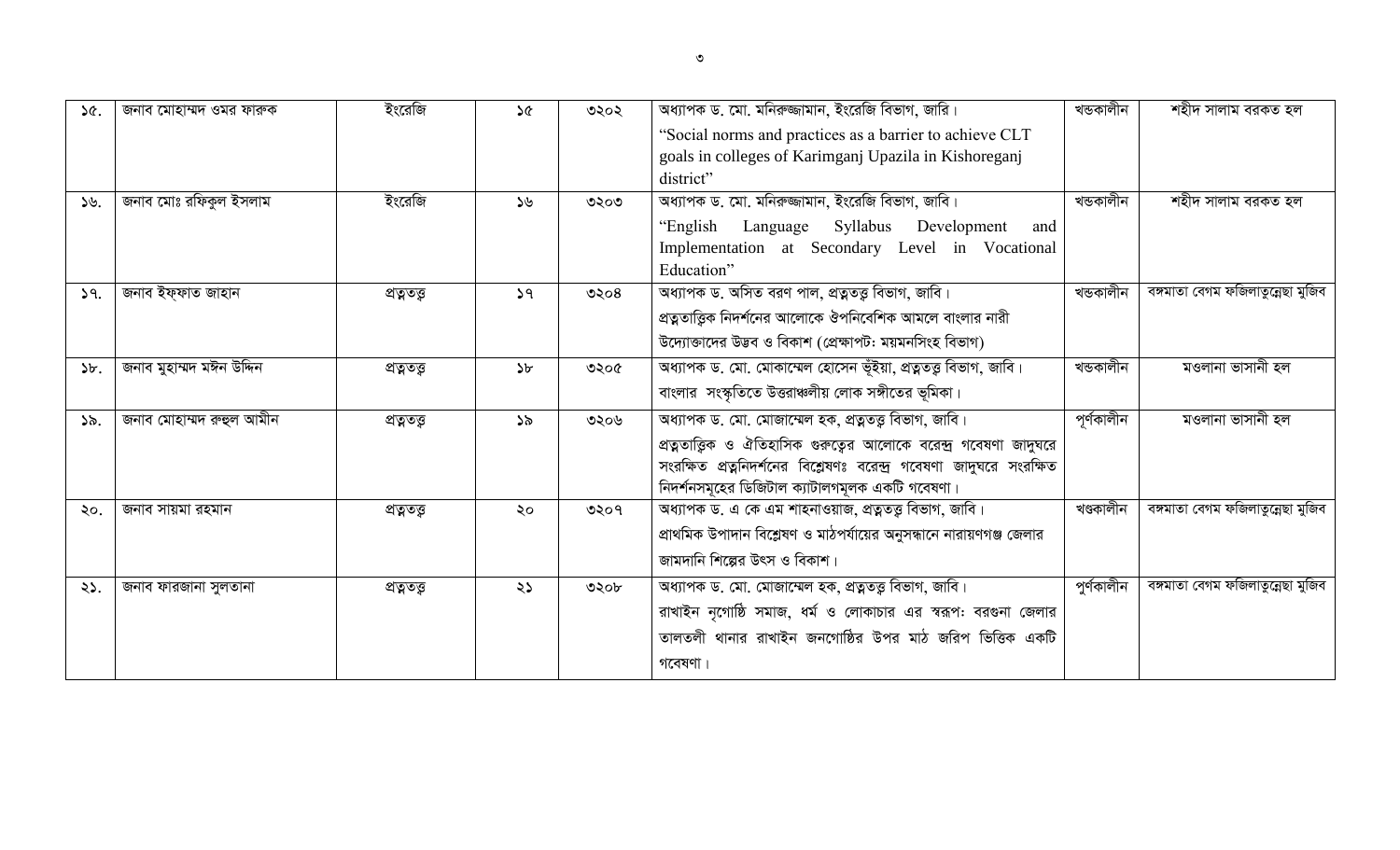| ২২. | জনাব বিশ্বজিৎ বড়ুয়া       | প্ৰত্নত             | ২২            | ৩২০৯ | অধ্যাপক ড. মো. মোকাম্মেল হোসেন ভূঁইয়া, প্ৰত্নতত্ত্ব বিভাগ, জাবি।<br>ক্রশাকৃতির বৌদ্ধ মন্দির স্থাপত্যের বিকাশে ময়নামতি বৌদ্ধ স্থাপত্যের<br>ভূমিকা (৭ম-১২শ শতক)।                                                                                        | খন্ডকালীন  | মওলানা ভাসানী হল                  |
|-----|-----------------------------|---------------------|---------------|------|---------------------------------------------------------------------------------------------------------------------------------------------------------------------------------------------------------------------------------------------------------|------------|-----------------------------------|
| ২৩. | জনাব নিবেদিতা দত্ত          | প্ৰত্নত             | ২৩            | ৩২১০ | অধ্যাপক ড. মো. মোজাম্মেল হক, প্রত্নতত্ত্ব বিভাগ, জাবি।<br>মানুষের আচার ও লৌকিক বিশ্বাস: মানিকগঞ্জ জেলায় মাঠ কর্ম ভিত্তিক<br>একটি গবেষণা।                                                                                                               | খন্ডকালীন  | বঙ্গমাতা বেগম ফজিলাতুন্নেছা মুজিব |
| ২8. | জনাব সৈয়দা নাছরিন আক্তার   | বাংলা               | $\geqslant 8$ | 0255 | অধ্যাপক ড. মোঃ খালেদ হোসাইন, বাংলা বিভাগ, জাবি<br>রন্দ্র মুহম্মদ শহিদুল্লাহ'র কবিতা : নন্দনচেতনা                                                                                                                                                        | খণ্ডকালীন  | বঙ্গমাতা বেগম ফজিলাতুন্নেছা মুজিব |
| ২৫. | জনাব মো. এরশাদ আলী          | বাংলা               | ২৫            | ৩২১২ | অধ্যাপক ড. মোহাম্মদ রেজাউল করিম তালুকদার, বাংলা বিভাগ, জাবি<br>সৈয়দ শামসুল হকের কবিতা : স্বাদেশিক চেতনা                                                                                                                                                | খণ্ডকালীন  | মওলানা ভাসানী হল                  |
| ২৬. | জনাব মোহাম্মদ হারুন-আল-রশীদ | আন্তর্জাতিক সম্পর্ক | ২৬            | ৩২১৩ | অধ্যাপক ড. মো. খালিদ কুদ্দুস, আন্তর্জাতিক সম্পর্ক বিভাগ, জাবি।<br>"A Review on Awami League Government and<br>Agriculture "Comparative Study on Self-Sufficiency in<br>Food Production" Of the Neighboring Countries Especially<br>Bangladesh & India." | খডকালীন    | আ.ফ.ম কামালউদ্দিন হল              |
| 29. | জনাব এম এ আল-মাহমুদ ভূইয়া  | আন্তর্জাতিক সম্পর্ক | ২৭            | ৩২১৪ | অধ্যাপক ড. মো. আবদুল্লাহ হেল কাফী, আন্তর্জাতিক সম্পর্ক বিভাগ,<br>জাবি।<br>"Strategic Significance of China's Soft Power: A South<br>and South-East Asian Perspective"                                                                                   | খডকালীন    | মওলানা ভাসানী হল                  |
| ২৮. | জনাব ইসমাইল হোসেন           | আন্তর্জাতিক সম্পর্ক | ২৮            | ৩২১৫ | অধ্যাপক ড. মো. খালিদ কুদ্দুস, আন্তর্জাতিক সম্পর্ক বিভাগ, জাবি।<br>"Analysis of Political and Economic Relationship of<br>Bangladesh And India (2000 To 2020)"                                                                                           | পূৰ্ণকালীন | মীর মশাররফ হোসেন হল               |
| ২৯. | জনাব মোঃ শরিফুল ইসলাম       | আন্তর্জাতিক সম্পর্ক | ২৯            | ৩২১৬ | অধ্যাপক মো. আবদুল্লাহ হেল কাফী, আন্তর্জাতিক সম্পর্ক বিভাগ, জাবি।<br>South Asian Sub-regional Integration: Challenges and<br>prospects, Emphasized on Intraregional Trade                                                                                | খডকালীন    | মীর মশাররফ হোসেন হল               |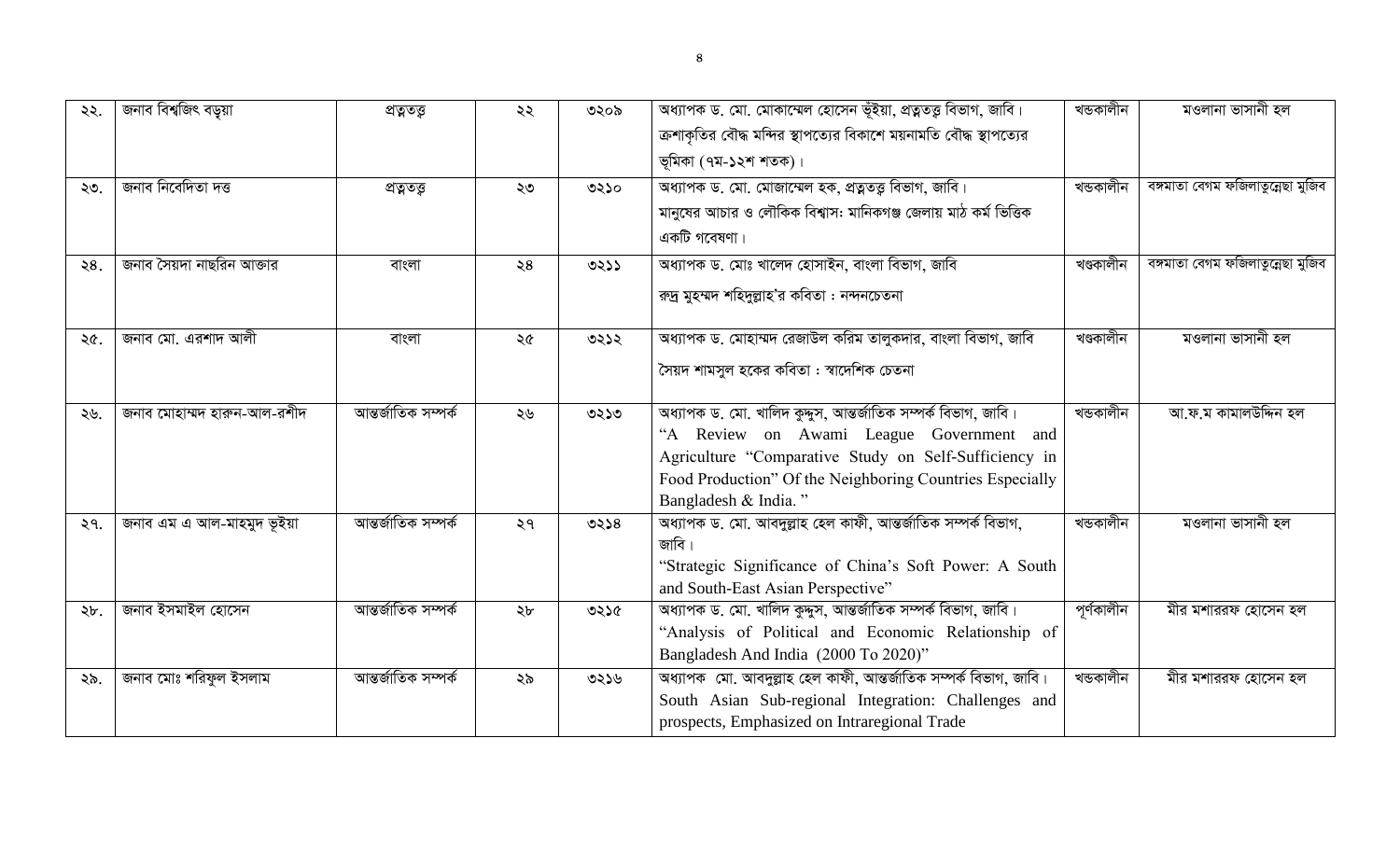| $\mathcal{O}^{\circ}$ | জনাব নুরে আলম মিনা               | আন্তর্জাতিক সম্পর্ক | $\circ$       | ৩২১৭ | অধ্যাপক ড. মো. আবদুল্লাহ হেল কাফী, আন্তর্জাতিক সম্পর্ক বিভাগ,      | খন্ডকালীন  | মওলানা ভাসানী হল |
|-----------------------|----------------------------------|---------------------|---------------|------|--------------------------------------------------------------------|------------|------------------|
|                       |                                  |                     |               |      | জাবি।                                                              |            |                  |
|                       |                                  |                     |               |      | Contribution of Bangladesh Police in International                 |            |                  |
|                       |                                  |                     |               |      | Peacekeeping Operations: Challenges and Ways out                   |            |                  |
| ৩১.                   | জনাব কামরুজ্জাহান ফ্লোরা         | ইতিহাস              | ৩১            | ৩২১৮ | ড. আনিছা পারভীন, ইতিহাস বিভাগ, জাবি।                               | পূর্ণকালীন | জাহানারা ইমাম হল |
|                       |                                  |                     |               |      | নারী উন্নয়ন, জেভার সমতা ও সমাজ পরিবর্তনে এনজিও'র ভূমিকা : প্রসঙ্গ |            |                  |
|                       |                                  |                     |               |      | বাংলাদেশ                                                           |            |                  |
| ৩২.                   | জনাব সানজিদা আক্তার লিরা         | ইতিহাস              | ৩২            | ৩২১৯ | ড. আনিছা পারভীন, ইতিহাস বিভাগ, জাবি।                               | পূৰ্ণকালীন | জাহানারা ইমাম হল |
|                       |                                  |                     |               |      | বাংলাদেশের সাংস্কৃতিক আন্দোলনে নারী                                |            |                  |
| $OQ$ .                | জনাব মোঃ শরিফুজ্জামান            | ইতিহাস              | ৩৩            | ৩২২০ | প্রফেসর ড. মোঃ এমরান জাহান, ইতিহাস বিভাগ, জাবি।                    | খন্ডকালীন  | মওলানা ভাসানী হল |
|                       |                                  |                     |               |      | গণ মাধ্যমে মুক্তিযুদ্ধ ও বঙ্গবন্ধু চৰ্চা (১৯৭৫-১৯৯০)               |            |                  |
| $\mathcal{O}8.$       | জনাব মাহ্জুবা হক                 | ইতিহাস              | $\mathcal{S}$ | ৩২২১ | প্রফেসর ড. মোঃ এমরান জাহান, ইতিহাস বিভাগ, জাবি।                    | পূৰ্ণকালীন | জাহানারা ইমাম হল |
|                       |                                  |                     |               |      | enternal Conflict and Politics<br>of Mughal<br>The                 |            |                  |
|                       |                                  |                     |               |      | Administration in Dhaka (1702-1757)                                |            |                  |
| ৩৫.                   | জনাব কে, এম, আরেফিন হাসান        | ইতিহাস              | ৩৫            | ৩২২২ | প্রফেসর ড. খোঃ লুৎফুল এলাহী, ইতিহাস বিভাগ, জাবি।                   | পূৰ্ণকালীন | মওলানা ভাসানী হল |
|                       |                                  |                     |               |      | মানিকগঞ্জে আন্দোলন সংগ্ৰাম (১৮৫৭-১৯৭০)                             |            |                  |
| ৩৬.                   | জনাব আ.ক.ম রোকনুজ্জামান খন্দকার  | ইতিহাস              | ৩৬            | ৩২২৩ | প্রফেসর ড. এম. নূরুল ইসলাম, ইতিহাস বিভাগ, জাবি।                    | খন্ডকালীন  | মওলানা ভাসানী হল |
|                       |                                  |                     |               |      | Contribution of Inclusive Leadership to Development of             |            |                  |
|                       |                                  |                     |               |      | Private Banking Sector in Bangladesh: 1991-2018                    |            |                  |
| ৩৭.                   | জনাব মোঃ আনিছুর রহমান            | ইতিহাস              | ৩৭            | ৩২২৪ | প্রফেসর ড. আরিফা সুলতানা, ইতিহাস বিভাগ, জাবি।                      | পূৰ্ণকালীন | মওলানা ভাসানী হল |
|                       |                                  |                     |               |      | ট্রেড ইউনিয়নে বাংলাদেশের নারী                                     |            |                  |
| $\mathcal{D}b$ .      | জনাব মোঃ হাফিজ উল্লাহ্ পাঠান     | ইতিহাস              | ৩৮            | ৩২২৫ | প্রফেসর ড. এ টি এম আতিকুর রহমান, ইতিহাস বিভাগ, জাবি।               | পূৰ্ণকালীন | মওলানা ভাসানী হল |
|                       |                                  |                     |               |      | মুক্তিযুদ্ধে রায়পুরা-বেলাবো ও মনোহরদী                             |            |                  |
| ৩৯.                   | জনাব হেলেনা আক্তার               | ইতিহাস              | ৩৯            | ৩২২৬ | প্রফেসর ড. এ টি এম আতিকুর রহমান, ইতিহাস বিভাগ, জাবি।               | পূৰ্ণকালীন | জাহানারা ইমাম হল |
|                       |                                  |                     |               |      | সাভারের মুক্তিযুদ্ধ ও মুক্তিযোদ্ধা ১৯৭১-২০২০                       |            |                  |
| 80.                   | জনাব মোহাম্মদ সাজ্জাদ হোসেন ভূঞা | ইতিহাস              | 80            | ৩২২৭ | প্রফেসর মোহাম্মদ গোলাম রব্বানী, ইতিহাস বিভাগ, জাবি।                | খন্ডকালীন  | মওলানা ভাসানী হল |
|                       |                                  |                     |               |      | Behind the Scenes of 'Agartala Case': A Study of the               |            |                  |
|                       |                                  |                     |               |      | Covert Rebellion Plan of the Bengali Members of Pakistan           |            |                  |
|                       |                                  |                     |               |      | <b>Armed Forces</b>                                                |            |                  |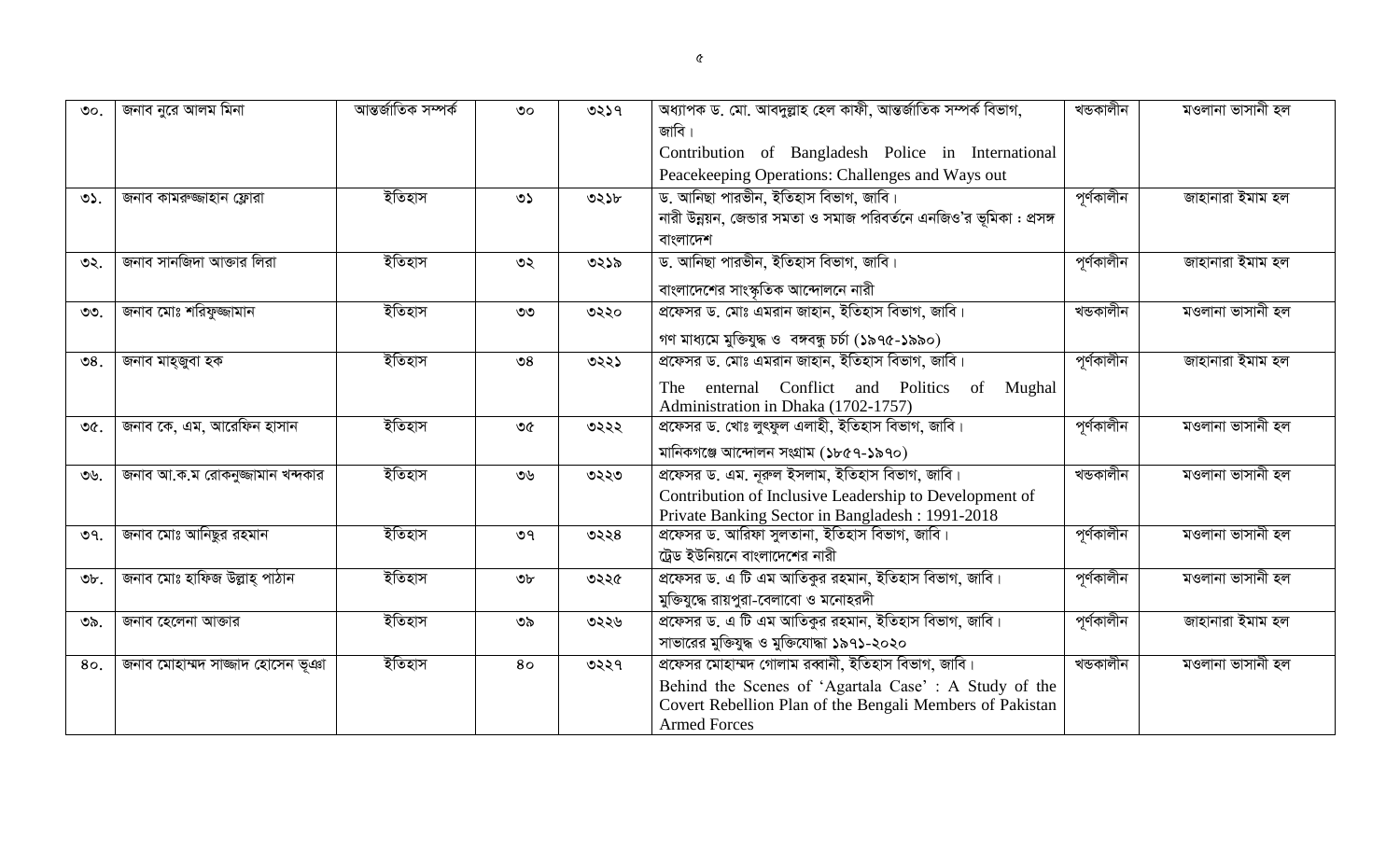| 85.          | জনাব মোঃ জুবায়ের আনোয়ার | ইতিহাস             | $8\sqrt{ }$    | ৩২২৮ | প্রফেসর ড. মীর ফেরদৌস হোসেন, ইতিহাস বিভাগ, জাবি।<br>বাঙালীর জন্য বঙ্গবন্ধুর আত্মত্যাগ : বাংলাদেশ ও বৈশ্বিক প্রেক্ষাপট                                                            | খন্ডকালীন  | মওলানা ভাসানী হল               |
|--------------|---------------------------|--------------------|----------------|------|----------------------------------------------------------------------------------------------------------------------------------------------------------------------------------|------------|--------------------------------|
| $8\lambda$ . | জনাব মোঃ সুজায়েত ইসলাম   | ইতিহাস             | 85             | ৩২২৯ | প্রফেসর ড. এ, কে, এম জসীম উদ্দীন, ইতিহাস বিভাগ, জাবি।<br>Development of tourism in Bangladesh in its historical and<br>cultural settings : An Empirical Study                    | খন্ডকালীন  | মওলানা ভাসানী হল               |
| $80$ .       | জনাব ইয়াসমিন জাহান       | ইতিহাস             | 8 <sub>0</sub> | ৩২৩০ | প্রফেসর ড. এ টি এম আতিকুর রহমান, ইতিহাস বিভাগ, জাবি।<br>বাংলাদেশের নারী: অধিকার স্বাস্থ্য ও ক্ষমতায়নের প্রতিবন্ধকতা।                                                            | পূৰ্ণকালীন | প্ৰীতিলতা হল                   |
| 88.          | জনাব হাজেরা বেগম          | নাটক ও নাট্যতত্ত্ব | 88             | ৩২৩১ | অধ্যাপক ড. আফসার আহমদ, নাটক ও নাট্যতত্তু বিভাগ, জাবি।<br>সেলিম আল দীনের নাটকে সঙ্গীত : প্রচলিত–অপ্রচলিত শিল্পতত্তের প্রয়োগগত<br>দ্বন্দ্ব                                        | পূৰ্ণকালীন | ফজিলাতুন্নেসা হল               |
| 8¢.          | জনাব আহসান হাবীব          | নাটক ও নাট্যতত্ত্ব | 8¢             | ৩২৩২ | অধ্যাপক ড. হারুন অর রশীদ খান, নাটক ও নাট্যতত্তু বিভাগ, জাবি।<br>বাংলাদেশের চলচ্চিত্রে চিত্রধারণ : চিত্রায়ণের শৈল্পিক গুরুত্ব ও<br>প্ৰতিবন্ধকতা (২০১৫-২০২০, নিৰ্বাচিত চলচ্চিত্ৰ) | পূৰ্ণকালীন | আল-বেরুণী হল                   |
| $89$ .       | জনাব এস এম ইজেশামুল হুদা  | নাটক ও নাট্যতত্ত্ব | 8 <sub>9</sub> | ৩২৩৩ | অধ্যাপক ড. এ কে এম ইউসুফ হাসান, নাটক ও নাট্যতত্ত্ব বিভাগ, জাবি।<br>বাংলাদেশের চলচ্চিত্রে আবহ সংগীত : সরূপ সন্ধান ও প্রয়োগিক দিক<br>বিবেচনায় ভবিষ্যৎ সম্ভাবনা                   | পূৰ্ণকালীন | আল-বেরুণী হল                   |
| 89.          | জনাব অপরূপা হাজং          | নাটক ও নাট্যতত্ত্ব | 89             | ৩২৩৪ | অধ্যাপক ড. আফসার আহমদ, নাটক ও নাট্যতত্ত্ব বিভাগ, জাবি।<br>বাংলাদেশের হাজং নৃগোষ্ঠীর কৃত্যমূলক নৃত্যগীত ও নাট্য : বিষয় ও<br>পরিবেশনারীতি                                         | পূৰ্ণকালীন | প্ৰীতিলতা হল                   |
| $8b$ .       | জনাব তাবশিরা ইসলাম লিজা   | নাটক ও নাট্যতত্ত্ব | 8 <sub>b</sub> | ৩২৩৫ | অধ্যাপক ড. আফসার আহমদ, নাটক ও নাট্যতত্ত্ব বিভাগ, জাবি।<br>প্ৰাথমিক<br>শিক্ষা<br>মনস্তাত্তিক<br>ব্যবস্থার<br>উন্নয়নে<br>বাংলাদেশের<br>$(Psycodrama)$ থিয়েটারের ভূমিকা।          | খন্ডকালীন  | ফজিলাতুন্নেসা হল               |
| $8b$ .       | জনাব মোঃ শামীম হাসান      | সিএসই              | 8 <sub>o</sub> | ৩২৩৬ | প্রফেসর ড. মোহাম্মদ শরীফ উদ্দিন, সিএসই বিভাগ, জাঃবিঃ।<br>Automatic Real-time Vehicle Management through Image<br>Processing.                                                     | খন্ডকালীন  | বঙ্গবন্ধু শেখ মুজিবুর রহমান হল |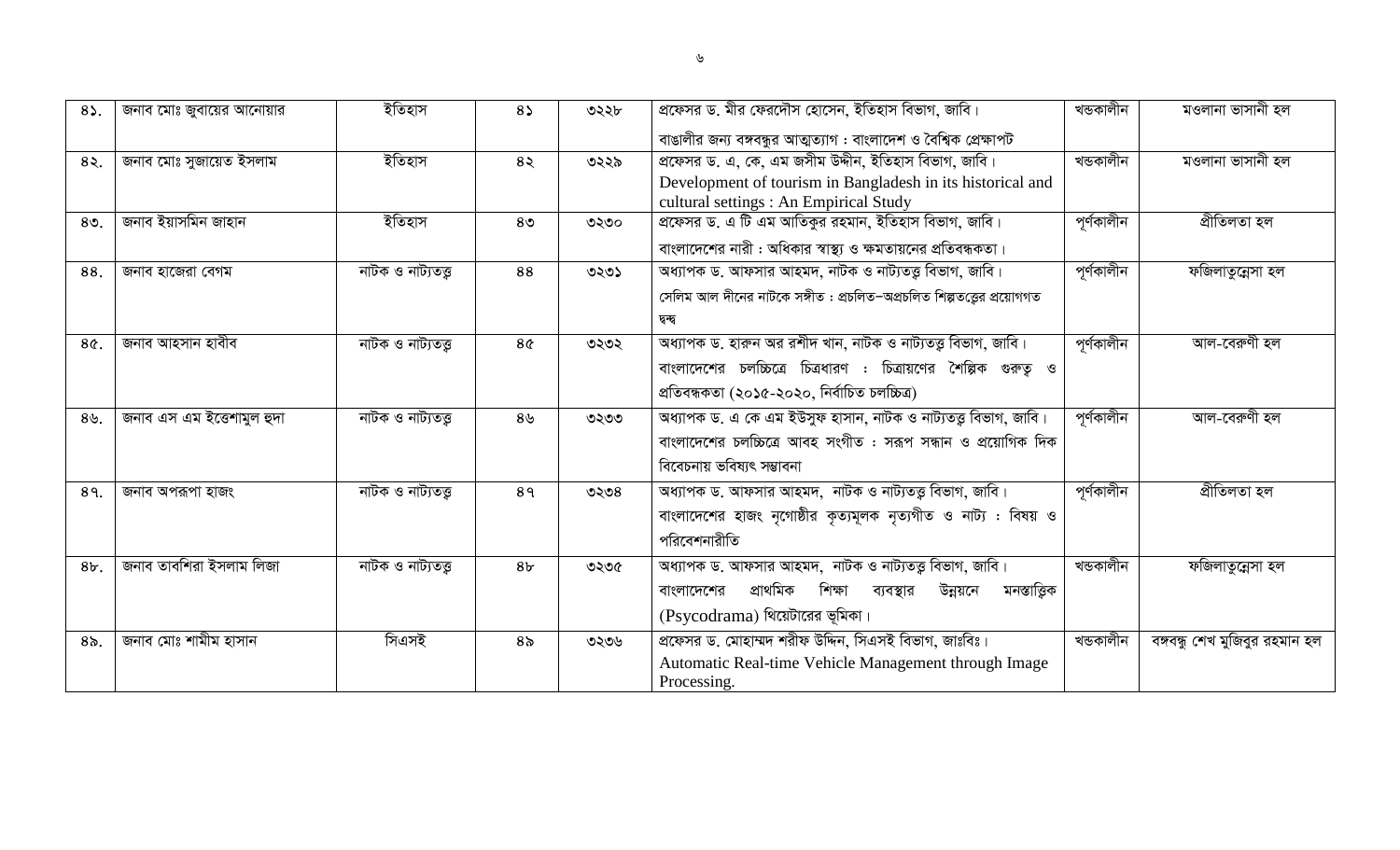| $\alpha$ | জনাব মোঃ রাফসান জানি        | সিএসই          | ৫০                | ৩২৩৭ | প্রফেসর ড. মোঃ এমদাদুল ইসলাম, সিএসই বিভাগ, জাঃবিঃ। যুগা-         | খন্ডকালীন | মীর মশাররফ হোসেন হল            |
|----------|-----------------------------|----------------|-------------------|------|------------------------------------------------------------------|-----------|--------------------------------|
|          |                             |                |                   |      | তত্ত্বাবধায়ক ঃ প্রফেসর ড. আবু সাঈদ মোঃ মোস্তাফিজুর রহমান, সিএসই |           |                                |
|          |                             |                |                   |      | বিভাগ, জাঃবিঃ।                                                   |           |                                |
|          |                             |                |                   |      | Fake News Identification using Combination of Natural            |           |                                |
|          |                             |                |                   |      | Language Processing and Machine Learning.                        |           |                                |
| ৫১.      | জনাব এম. এম. মোশারফ হোসেন   | সিএসই          | ৫১                | ৩২৩৮ | ড. মোঃ এজহারুল ইসলাম, সহযোগী অধ্যাপক, সিএসই বিভাগ, জাঃবিঃ।       | পৰ্ণকালীন | মীর মশাররফ হোসেন হল            |
|          |                             |                |                   |      | High Integrated IOT based System to Enhance Safety and           |           |                                |
|          |                             |                |                   |      | Security in Agriculture.                                         |           |                                |
| ৫২.      | জনাব মোহাম্মদ আশরাফুল ইসলাম | সিএসই          | ৫২                | ৩২৩৯ | ড. মোঃ মুশফিক আনোয়ার, সহযোগী অধ্যাপ, সিএসই বিভাগ, জাঃবিঃ।       | খন্ডকালীন | মীর মশাররফ হোসেন হল            |
|          |                             |                |                   |      | যুগা-তত্ত্বাবধায়ক ঃ প্রফেসর ড. আবু সাঈদ মোঃ মোস্তাফিজুর রহমান,  |           |                                |
|          |                             |                |                   |      | সিএসই বিভাগ, জাঃবিঃ।                                             |           |                                |
|          |                             |                |                   |      | Event Detection System on Online Social Networks                 |           |                                |
|          |                             |                |                   |      | $(OSNs)$ .                                                       |           |                                |
| ৫৩.      | জনাব লুবনা ইয়াসমিন পিংকি   | সিএসই          | ৫৩                | ৩২৪০ | ড. মোঃ মুশফিক আনোয়ার, সহযোগী অধ্যাপ, সিএসই বিভাগ, জাঃবিঃ।       | খডকালীন   | বেগম সুফিয়া কামাল হল          |
|          |                             |                |                   |      | যুগা-তত্ত্বাবধায়ক ঃ প্রফেসর ড. মোঃ এমদাদুল ইসলাম, সিএসই বিভাগ,  |           |                                |
|          |                             |                |                   |      | জাঃবিঃ।                                                          |           |                                |
|          |                             |                |                   |      | Friend Recommendation System on Online Social Network            |           |                                |
|          |                             |                |                   |      | $(OSN)$ .                                                        |           |                                |
| ₢8.      | জনাব আবদুল আল শরিফ          | পরিসংখ্যান     | $\mathcal{C}8$    | ৩২৪১ | ড. রুমানা রইছ, পরিসংখ্যান বিভাগ, জাবি।                           | খন্ডকালীন | শহীদ রফিক- জব্বার হল           |
|          |                             |                |                   |      | Robust Forecasting of Age-Specific Mortality and Fertility       |           |                                |
|          |                             |                |                   |      | Rates in Bangladesh                                              |           |                                |
|          | সৈয়দ সাইদুল আলম            | পরিসংখ্যান     | <b>&amp;&amp;</b> | ৩২৪২ | ড. রুমানা রইছ, পরিসংখ্যান বিভাগ, জাবি।                           | খন্ডকালীন | শহীদ রফিক-জব্বার হল            |
|          |                             |                |                   |      | A Algorithm for Feature Selection in High Dimensional            |           |                                |
|          |                             |                |                   |      | Data                                                             |           |                                |
| ৫৬.      | জনাব মোঃ হাশেম আলী          | পরিবেশ বিজ্ঞান | ৫৬                | ৩২৪৩ | অধ্যাপক ড. মোঃ খবির উদ্দিন, পরিবেশ বিজ্ঞান বিভাগ, জাবি।          | খন্ডকালীন | বঙ্গবন্ধু শেখ মুজিবুর রহমান হল |
|          |                             |                |                   |      | Environmental Impact of Waste Water discharge from               |           |                                |
|          |                             |                |                   |      | textiles and footwear industries to rivers Selected cases of     |           |                                |
|          |                             |                |                   |      | Bangladesh.                                                      |           |                                |
|          |                             |                |                   |      |                                                                  |           |                                |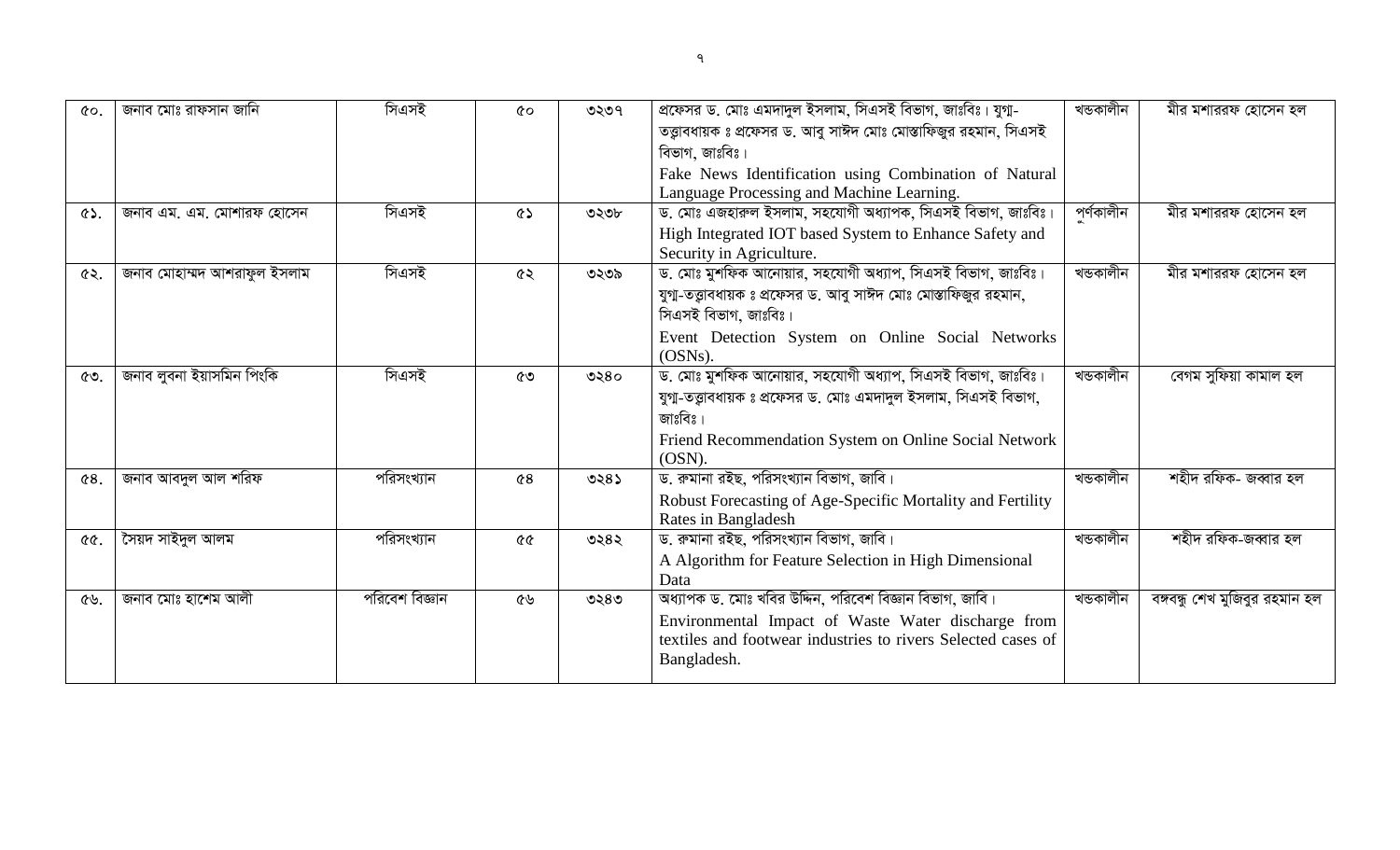| ৫৭.                | জনাব সবুর আহমেদ              | পরিবেশ বিজ্ঞান | <b>৫৭</b>      | ৩২৪৪    | অধ্যাপক ড. এ এইচ এম সা'দৎ, পরিবেশ বিজ্ঞান বিভাগ, জাবি                                                                                                   | খন্ডকালীন  | বঙ্গবন্ধু শেখ মুজিবুর রহমান হল |
|--------------------|------------------------------|----------------|----------------|---------|---------------------------------------------------------------------------------------------------------------------------------------------------------|------------|--------------------------------|
|                    |                              |                |                |         | Impact of heat, noise, dust and chemical handling on<br>workers health of Garments Industries.                                                          |            |                                |
| $\mathbf{\hat{C}}$ | জনাব মোঃ আব্দুল মোত্তালেব    | পরিবেশ বিজ্ঞান | 6 <sub>b</sub> | ৩২৪৫    | অধ্যাপক ড. এ এইচ এম সা'দৎ, পরিবেশ বিজ্ঞান বিভাগ, জাবি।                                                                                                  | পৃণকালীন   | বঙ্গবন্ধু শেখ মুজিবুর রহমান হল |
|                    |                              |                |                |         | Measurement of Corporate Sustainability of RMG Sector<br>in Bangladesh and Impact of Auditing Criteria on<br><b>Corporate Sustainability Management</b> |            |                                |
| ৫৯.                | জনাব মোঃ হামিদুল ইসলাম       | রসায়ন         | ৫৯             | ৩২৪৬    | ড. মোঃ আবদুস সবুর, রসায়ন বিভাগ, জাবি                                                                                                                   | খন্ডকালীন  | বঙ্গবন্ধু শেখ মুজিবুর রহমান হল |
|                    |                              |                |                |         | Effect of silicate on the mobility of phosphate at the<br>mineral-water interface                                                                       |            |                                |
| ৬০.                | জনাব মোঃ রাকিব হোসাইন        | পদাৰ্থবিজ্ঞান  | ৬০             | 0289    | প্রফেসর ড. তাহমিনা ফেরদৌস, পদার্থবিজ্ঞান বিভাগ,জাবি।                                                                                                    | খন্ডকালীন  | বঙ্গবন্ধু শেখ মুজিবুর রহমান হল |
|                    |                              |                |                |         | যুগা-তত্ত্বাবধায়কঃ প্রফেসর ড. ফরিদ আহমদ, পদার্থবিজ্ঞান বিভাগ, জাবি।                                                                                    |            |                                |
|                    |                              |                |                |         | "First-Principles Study of the Application of<br>Nanostructured Materials as Drug Adsorbent"                                                            |            |                                |
| ৬১.                | জনাব মোঃ বরকত উল্লাহ         | পদাৰ্থবিজ্ঞান  | ৬১             | ৩২ $8b$ | প্রফেসর ড. মোঃ শফিকুল ইসলাম, পদার্থবিজ্ঞান বিভাগ,জাবি।                                                                                                  | খন্ডকালীন  | বঙ্গবন্ধু শেখ মুজিবুর রহমান হল |
|                    |                              |                |                |         | "Generation of Super Continuum in Photonic Cristal<br>Fiber"                                                                                            |            |                                |
| ৬২.                | জনাব ঝর্না আক্তার            | পদাৰ্থবিজ্ঞান  | ৬২             | ৩২৪৯    | প্রফেসর ড. এ এ মামুন, পদার্থবিজ্ঞান বিভাগ,জাবি।                                                                                                         | পূৰ্ণকালীন | বেগম সুফিয়া কামাল হল          |
|                    |                              |                |                |         | "Nonlinear Structures in thermally degenerate quantum<br>plasmas"                                                                                       |            |                                |
| ৬৩.                | জনাব নাফিসা কায়সার তামান্না | পদাৰ্থবিজ্ঞান  | ৬৩             | ৩২৫০    | প্রফেসর ড. এ এ মামুন, পদার্থবিজ্ঞান বিভাগ,জাবি।                                                                                                         | পূৰ্ণকালীন | বেগম সুফিয়া কামাল হল          |
|                    |                              |                |                |         | "Shock waves in partially degenerate quantum plasmas"                                                                                                   |            |                                |
| ৬ $8.$             | জনাব বদরুন্নাহার দীপা        | পদাথবিজ্ঞান    | ৬8             | ৩২৫১    | প্রফেসর ড. মোঃ সালাউদ্দিন, পদার্থবিজ্ঞান বিভাগ,জাবি।                                                                                                    | পূৰ্ণকালীন | শেখ হাসিনা হল                  |
|                    |                              |                |                |         | যুগা-তত্ত্বাবধায়ক-প্রফেসর আফরোজা সেলিম, অওটই                                                                                                           |            |                                |
|                    |                              |                |                |         | "Analysis and Improvement of the Burnup Characteristics<br>of VVER-1200 Reactor"                                                                        |            |                                |
| ৬৫.                | জনাব আফরিনা খানম             | পদাৰ্থবিজ্ঞান  | ৬৫             | ৩২৫২    | প্রফেসর ড. জহিরুল ইসলাম খন্দকার, পদার্থবিজ্ঞান বিভাগ,জাবি।                                                                                              | খন্ডকালীন  | শেখ হাসিনা হল                  |
|                    |                              |                |                |         | "The Effect of Oxygen Defects on the Structural,                                                                                                        |            |                                |
|                    |                              |                |                |         | Electronic and Magnetic Properties of Multiferroic<br>Materials".                                                                                       |            |                                |
|                    |                              |                |                |         |                                                                                                                                                         |            |                                |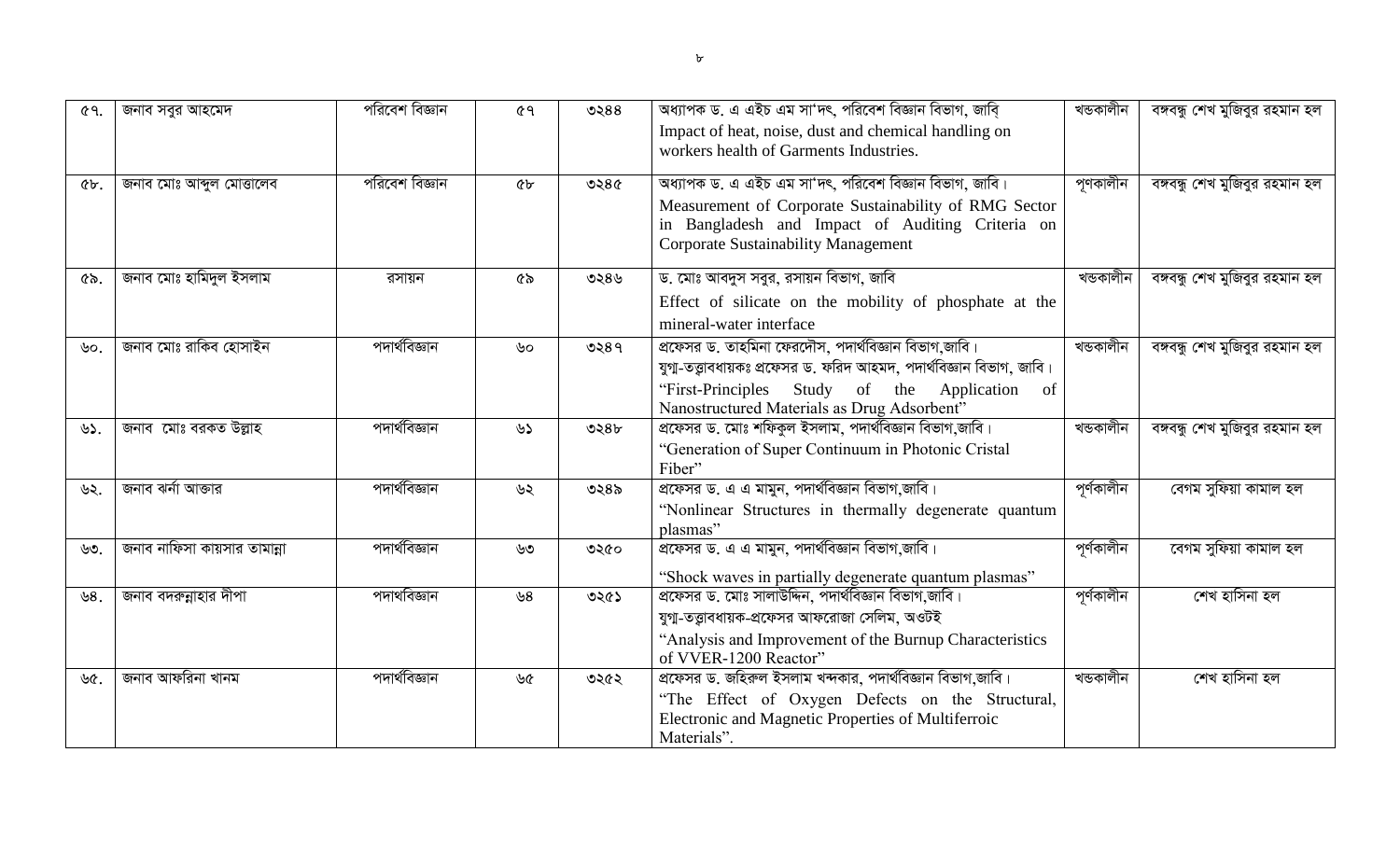| ৬৬.           | জনাব উম্মে ছালমা          | পদাৰ্থবিজ্ঞান   | ৬৬           | ৩২৫৩ | প্রফেসর ড. জহিরুল ইসলাম খন্দকার, পদার্থবিজ্ঞান বিভাগ,জাবি।                                                                                               | খন্ডকালীন  | শেখ হাসিনা হল                  |
|---------------|---------------------------|-----------------|--------------|------|----------------------------------------------------------------------------------------------------------------------------------------------------------|------------|--------------------------------|
|               |                           |                 |              |      | যুগা-তত্ত্বাবধায়কঃ ড. মোহাম্মদ নজরুল ইসলাম খান, প্রিন্সিপাল সাইন্টিফিক<br>অফিসার, ম্যাটেরিয়াল সাইন্স ডিভি. এটোমিক এনার্জি স্টোর, ঢাকা।                 |            |                                |
|               |                           |                 |              |      | "Synthesis and Characterization Ti doped Mg-Zn ferrites".                                                                                                |            |                                |
| ৬৭.           | জনাব মোঃ আব্দুল আওয়াল    | পদাৰ্থবিজ্ঞান   | ৬৭           | ৩২৫৪ | প্রফেসর ড. মোঃ ওবায়দুর রহমান, পদার্থবিজ্ঞান বিভাগ,জাবি।                                                                                                 | খন্ডকালীন  | বঙ্গবন্ধু শেখ মুজিবুর রহমান হল |
|               |                           |                 |              |      | যুগা-তত্তাবধায়ক-প্রফেসর ড. মো. কামরুল আলম খান, জবি।                                                                                                     |            |                                |
|               |                           |                 |              |      | "Synthesis of Copper Oxide Nanoparticles using Arum                                                                                                      |            |                                |
|               |                           |                 |              |      | Leaf for Practical Utilizations".                                                                                                                        |            |                                |
| $\forall b$ . | জনাব সাইফুল ইসলাম         | পদাৰ্থবিজ্ঞান   | ৬৮           | ৩২৫৫ | প্রফেসর ড. মোঃ ওবায়দুর রহমান, পদার্থবিজ্ঞান বিভাগ,জাবি।                                                                                                 | খডকালীন    | বঙ্গবন্ধু শেখ মুজিবুর রহমা হল  |
|               |                           |                 |              |      | যুগা-তত্ত্বাবধায়ক ঃ অধ্যাপক ড. মোঃ কামরুল আলম খান                                                                                                       |            |                                |
|               |                           |                 |              |      | "Zinc Oxide Nanoparticles Production Using Bryophyllum                                                                                                   |            |                                |
|               |                           |                 |              |      | Pinnatum Leaf Extract For Practical Applications"                                                                                                        |            |                                |
| ৬৯.           | জনাব নুসরাত জাহান         | অৰ্থনীতি        | ৬৯           | ৩২৫৬ | অধ্যাপক ড. মোহাম্মদ জাহাঙ্গীর আলম, অর্থনীতি বিভাগ, জাবি।                                                                                                 | খডকালীন    | বঙ্গমাতা বেগম ফজিলাতুন্নেছা    |
|               |                           |                 |              |      | Impact of cash incentive on foreign remittance growth in                                                                                                 |            | মুজিব হল                       |
|               |                           |                 |              |      | Bangladesh                                                                                                                                               |            |                                |
| 90.           | জনাব সামসুননাহার পাপ      | ভূগোল ও পরিবেশ  | $90^{\circ}$ | ৩২৫৭ | প্রফেসর ড. মো. নূরুল ইসলাম, ভূগোল ও পরিবেশ বিভাগ, জাবি।                                                                                                  | খন্ডকালীন  | বঙ্গমাতা বেগম ফজিলাতুন্নেছা    |
|               |                           |                 |              |      |                                                                                                                                                          |            | মুজিব হল                       |
|               |                           |                 |              |      | Flood vulnerability modelling Using the Geographical<br>Information Systems (GIS) and Hec-RAS/Hec-GeoRAS<br>Applications: A cases study on Jamuna River. |            |                                |
|               |                           |                 |              |      |                                                                                                                                                          |            |                                |
| 95.           | জনাব লুক কাকন কোড়াইয়া   | নৃবিজ্ঞান       | 95           | ৩২৫৮ | প্রফেসর ড. মাহমুদুল হাসান সুমন, নৃবিজ্ঞান বিভাগ, জাবি।<br>বাংলাদেশের ক্ষুদ্র নৃগোষ্ঠী সম্পর্কে মিশনারিদের দৃষ্টিভঙ্গি ঃ উপনিবেশ ও  উত্তর                 | পূৰ্ণকালীন | বঙ্গবন্ধু শেখ মুজিবুর রহমান হল |
|               |                           |                 |              |      | উপনিবেশিক-পর্বের একটি তুলনামূলক পর্যালোচনা।                                                                                                              |            |                                |
| ৭২.           | জনাব মুহাম্মদ কামাল হোসেন | সরকার ও রাজনীতি | ৭২           | ৩২৫৯ | অধ্যাপক ড. নাসরীন সুলতানা, সরকার ও রাজনীতি বিভাগ, জাবি।                                                                                                  | পূৰ্ণকালীন | মীর মশাররফ হোসেন হল            |
|               |                           |                 |              |      | অবিভক্ত বাংলায় কমিউনিস্ট পার্টির প্রসার ও আন্দোলনে মুজফ্ফর                                                                                              |            |                                |
|               |                           |                 |              |      | আহ্মদের ভূমিকাঃ একটি বিশ্লেষণ                                                                                                                            |            |                                |
| ৭৩.           | জনাব নূর আশিকী হক         | সরকার ও রাজনীতি | ৭৩           | ৩২৬০ | অধ্যাপক ড. মো. শামছুল আলম, সরকার ও রাজনীতি বিভাগ, জাবি।                                                                                                  | পূৰ্ণকালীন | প্ৰীতিলতা হল                   |
|               |                           |                 |              |      | Youth Participation in Youth Development : A Case Study                                                                                                  |            |                                |
|               |                           |                 |              |      | or Rural Bangladesh.                                                                                                                                     |            |                                |
| 98.           | জনাব মো: আল আমিন সরোয়ার  | সরকার ও রাজনীতি | 98           | ৩২৬১ | অধ্যাপক ড. মো. শামছুল আলম, সরকার ও রাজনীতি বিভাগ, জাবি।                                                                                                  | খডকালীন    | মীর মশাররফ হোসেন হল            |
|               |                           |                 |              |      | বৃটিশ বিরোধী আন্দোলনে মহাত্মা অশ্বিনীকুমার দত্তের ভূমিকা                                                                                                 |            |                                |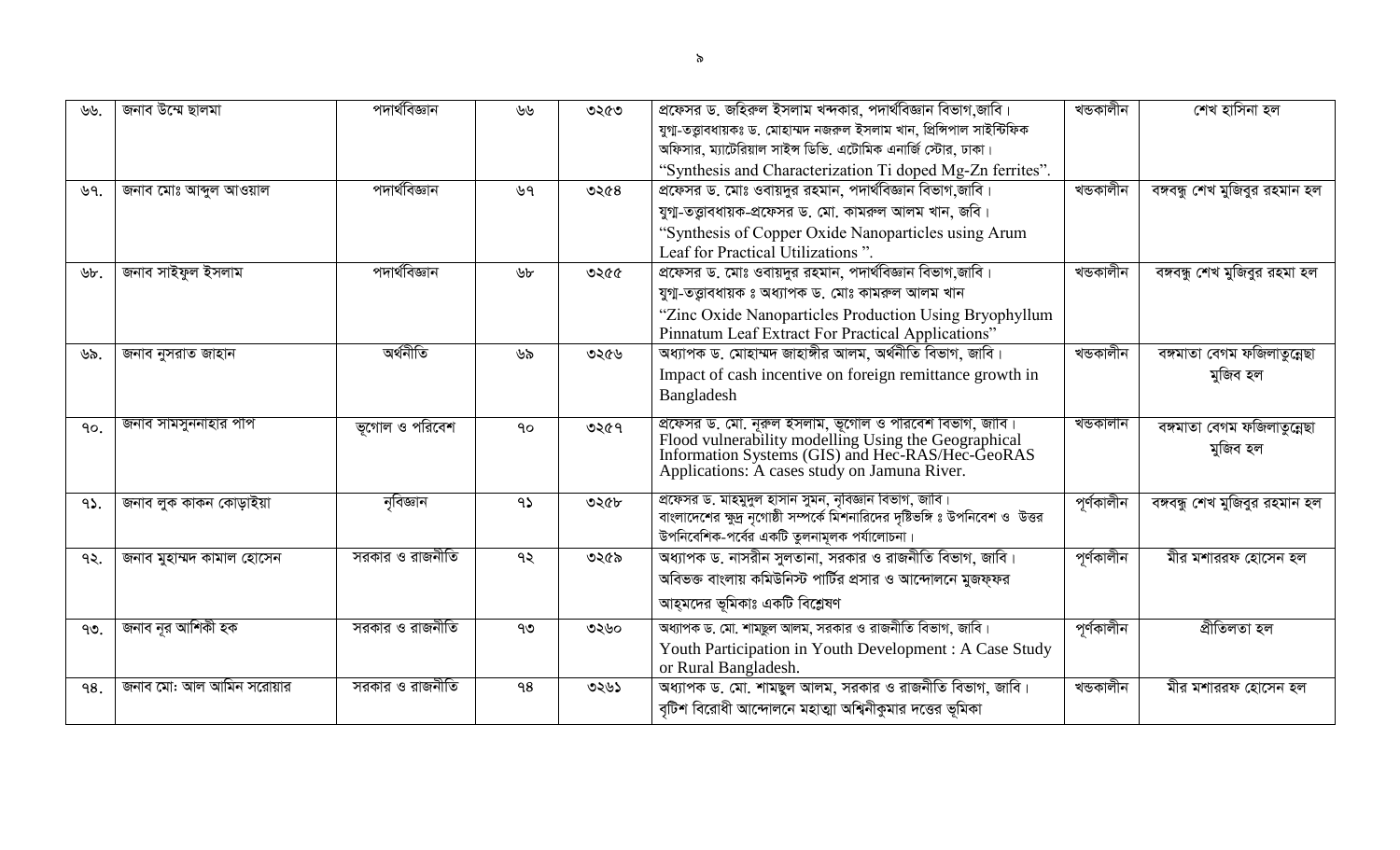| 90.    | জনাব সিফাত উজ জামান            | মাইক্রোবায়োলজি        | ዓ৫             | ৩২৬২ | ড. নিহাদ আদনান, সহযোগী অধ্যাপক, মাইক্রোবয়োলজি বিভাগ, জাবি।      | পূৰ্ণকালীন | মীর মশাররফ হোসেন হল            |
|--------|--------------------------------|------------------------|----------------|------|------------------------------------------------------------------|------------|--------------------------------|
|        |                                |                        |                |      | যুগা-তত্তাবধায়ক- ড. নাফিসা আজমুদা, সহযোগী অধ্যাপক,              |            |                                |
|        |                                |                        |                |      | মাইক্রোবয়োলজি বিভাগ, জাবি।                                      |            |                                |
|        |                                |                        |                |      | Quality Evaluation in Central Sterile Supply Department of       |            |                                |
|        |                                |                        |                |      | Different Hospitals in Major Cities of Bangladesh.               |            |                                |
| 99.    | জনাব নাজমুন নাহার              | উদ্ভিদবিজ্ঞান          | ৭৬             | ৩২৬৩ | অধ্যাপক ড. ছালেহ আহাম্মদ খান, উদ্ভিদবিজ্ঞান বিভাগ, জাবি।         | খডকালীন    | বেগম খালেদা জিয়া হল           |
|        |                                |                        |                |      | Taxonomic study on family verbenaceae of Dhaka and               |            |                                |
|        |                                |                        |                |      | Khulna Division, Bangladesh.                                     |            |                                |
| 99.    | সৈয়দা উম্মে কুলসুম            | প্রাণিবিদ্যা           | 99             | ৩২৬৪ | জনাব তাহমিনা আক্তার, প্রানিবিদ্যা বিভাগ, জাবি।                   | খন্ডকালীন  | ফজিলাতুন্নেসা হল               |
|        |                                |                        |                |      | যুগ্ম তত্ত্বাবধায়ক - ড.মো. আহসানুর রহমান                        |            |                                |
|        |                                |                        |                |      | Identification and Evaluation of Entomopathogenic Fungi          |            |                                |
|        |                                |                        |                |      | for the Management of Major Lepidopteran Defoliator of           |            |                                |
|        |                                |                        |                |      | Agar (Aqilaria malaccensis Lamk.)                                |            |                                |
| $9b$ . | জনাব সুলতানা মাৰ্জিয়া         | প্রাণিবিদ্যা           | 9 <sub>b</sub> | ৩২৬৫ | জনাব তাহমিনা আক্তার, সহযোগী অধ্যাপক, প্রাণিবিদ্যা বিভাগ, জাবি।   | পূৰ্ণকালীন | ফজিলাতুন্নেসা হল               |
|        |                                |                        |                |      | Effect of some Insect Growth Regulator (IGRs) on Vector          |            |                                |
|        |                                |                        |                |      | mosquito, Culex quinquefasciatus say.                            |            |                                |
| ৭৯.    | ডাঃ সৈয়দ আব্দুল্লাহ্-আল-নাহিদ | প্রাণরসায়ন ও অণুপ্রাণ | ৭৯             | ৩২৬৬ | ড. সেলিনা আক্তার, সহযোগী অধ্যাপক, প্রাণরসায়ন ও অণুপ্রাণ বিজ্ঞান | খডকালীন    | বঙ্গবন্ধু শেখ মুজিবুর রহমান হল |
|        |                                | বিজ্ঞান বিভাগ          |                |      | বিভাগ                                                            |            |                                |
|        |                                |                        |                |      | A study on selected biochemical and hematological                |            |                                |
|        |                                |                        |                |      | parameters which attributed to Hypertension, Anemia and          |            |                                |
|        |                                |                        |                |      | Hyperglycemia: Comparative study between rural and               |            |                                |
|        |                                |                        |                |      | urban population of Bangladesh in relation to their              |            |                                |
|        |                                |                        |                |      | socioeconomic status.                                            |            |                                |
| $b$ o. | জনাব আজাদ মো: আবু রায়হান      | ফাৰ্মেসী               | $b^{\circ}$    | ৩২৬৭ | প্রফেসর আবদুল্লাহ ফারুক, ফার্মেসী বিভাগ, জাবি।                   | খডকালীন    | শহীদ রফিক-জব্বার হল            |
|        |                                |                        |                |      | Investigation of Hepatoprotective, Nephroprotective and          |            |                                |
|        |                                |                        |                |      | Antioxidant effect of Clerodendrum viscosum and Wedelia          |            |                                |
|        |                                |                        |                |      | trilobata.                                                       |            |                                |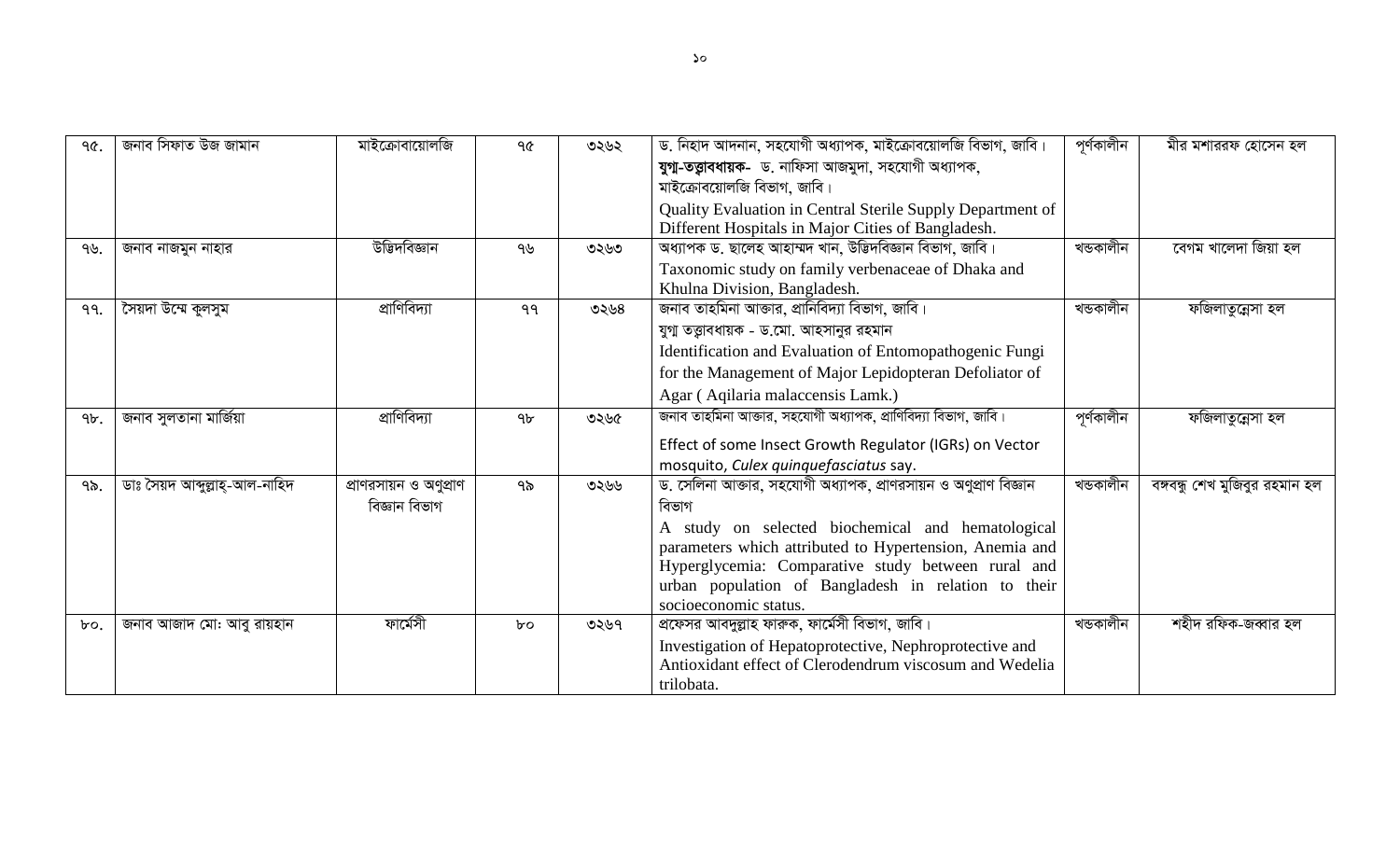| $b$ . | জনাব সাদিয়া সাঈদ      | ফাৰ্মেসী | ৮১ | ৩২৬৮ | প্রফেসর মাসুম শাহরিয়ার , ফার্মেসী বিভাগ, জাবি।             | খন্ডকালীন | প্ৰীতিলতা হল        |
|-------|------------------------|----------|----|------|-------------------------------------------------------------|-----------|---------------------|
|       |                        |          |    |      | "Influence of combined oral contraceptives on the           |           |                     |
|       |                        |          |    |      | periodontal condition."                                     |           |                     |
| ৮২.   | জনাব মো: আ: রউফ        | ফাৰ্মেসী | ৮২ | ৩২৬৯ | প্রফেসর মাসুম শাহরিয়ার, ফার্মেসী বিভাগ, জাবি।              | খডকালীন   | শহীদ রফিক-জব্বার হল |
|       |                        |          |    |      | প্রফেসর ড. মেজবাহউদ্দিন আহম্মেদ (যুগ্ম তত্ত্বাবধায়ক)       |           |                     |
|       |                        |          |    |      | Phytochemical Isolation of the compounds of Selected        |           |                     |
|       |                        |          |    |      | Medicinal Plants and Evaluation of Biological Effect of the |           |                     |
|       |                        |          |    |      | Isolated Compounds.                                         |           |                     |
|       |                        |          |    |      |                                                             |           |                     |
| ৮৩.   | জনাব ফাতেমা জোহরা মজিদ | ফাৰ্মেসী | ৮৩ | ৩২৭০ | প্রফেসর মাসুম শাহরিয়ার , ফার্মেসী বিভাগ, জাবি।             | খন্ডকালীন | প্ৰীতিলতা হল        |
|       |                        |          |    |      | Evaluation and Comparison of different Diagnostic           |           |                     |
|       |                        |          |    |      | Modalities for Diagnosis of Dental Caries in Children: An   |           |                     |
|       |                        |          |    |      | in vivo study."                                             |           |                     |
| b8.   | জনাব মোঃ রুবেল         | আইআইটি   | b8 | ৩২৭১ | প্রফেসর ড. এম মেসবাহউদ্দিন সরকার, আইআইটি, জাবি।             | খন্ডকালীন | মীর মশাররফ হোসেন হল |
|       |                        |          |    |      | <b>s</b> The Role of Supply Chain Anatytics on Effectively  |           |                     |
|       |                        |          |    |      | Managing Overall Supply Chain: An evidence from             |           |                     |
|       |                        |          |    |      | cement manufacturing firms of Bangladesh."                  |           |                     |
|       |                        |          |    |      |                                                             |           |                     |